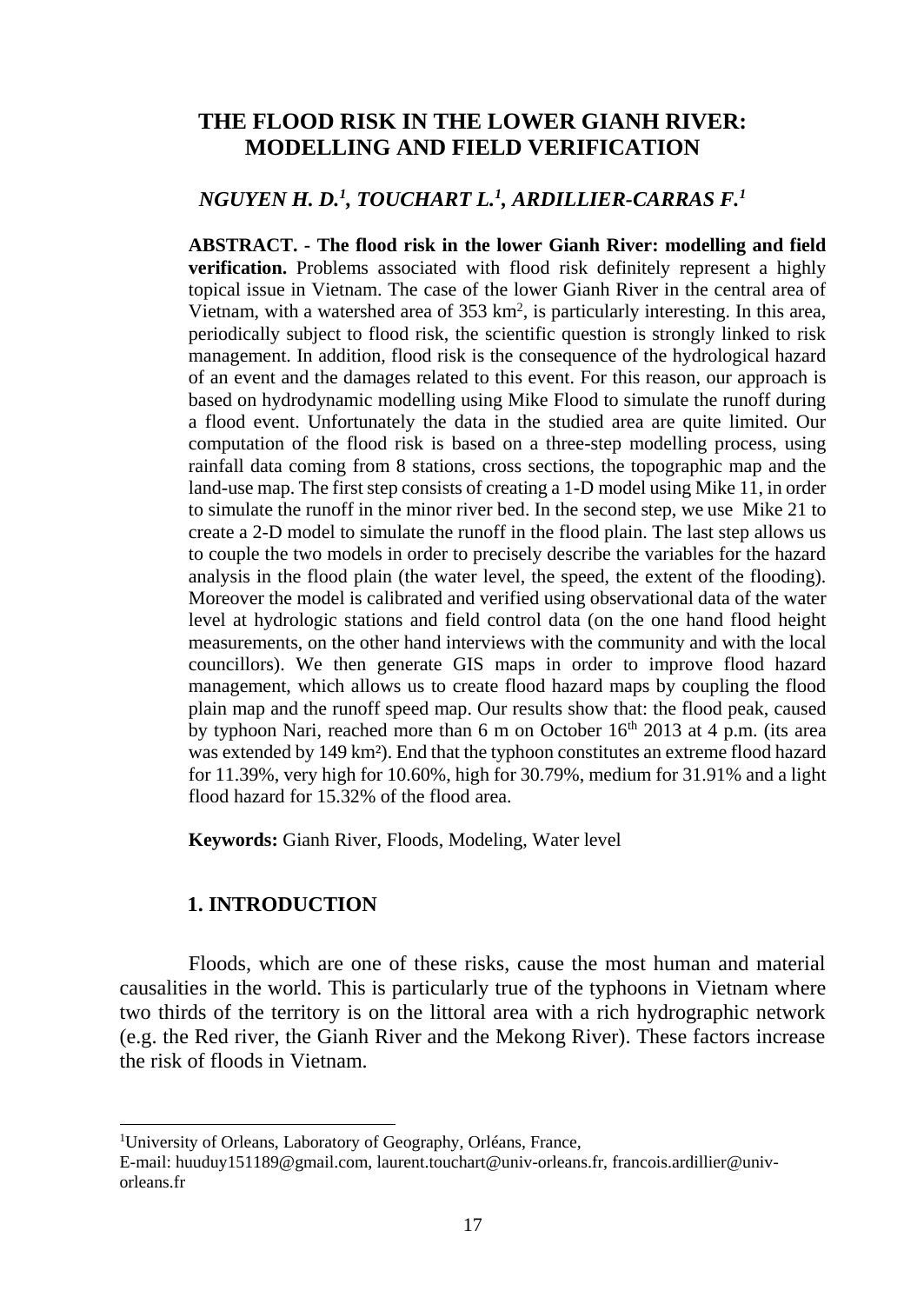The center of Vietnam (more precisely the watershed of the Gianh River) has been subjected to flood risks in the last decade, and the economic and social consequences have an unprecedented magnitude in Vietnam. Every year, there are from two to three floods affecting the Quang Binh province (for example, two floods in October 2013, which are considered two of the biggest floods in the country's history). Furthermore, in Vietnam, there is no research on the Gianh River and flood management is poorly understood. Therefore, there is a need for knowledge of the flood hazard in the watershed and of the social vulnerability so as to contribute to better risk management.

The goal of this article is to determine where the flood areas are located, by using a simulation based on the flood of 2013 to create a flood hazard map. This map can help to improve the knowledge of risks in order to diminish the vulnerability of flood areas and improve crisis management.

## **2. THE STUDY SITE: THE LOWER COURSES OF THE WATERSHED OFTHEGIANHRIVERIN CENTRAL AREAOF VIETNAM**

The watershed of the Gianh River is situated to the north of Quang Binh in the center of Vietnam and it is the biggest river in the province. According to the reports from the Natural Resources and Environment Department of the Quang Binh Province, the main stem of the river has a length of 158 kilometers with a basin of 4 680 km² (58% of the province and among them the lower river with an area of 353  $km<sup>2</sup>$ ). Its source is in the Copi highlands in the north-west of the Quang Binh

province (Fig. 1). The watershed of the Gianh River presents a rich and complex hydrographic network. In the mountainous areas, precipitation is between 2 500 mm to 2 800 mm per year, from 1 600 mm to 1 800 mm in the plain and September, October and November are the months when most of the floods in the studied zone occur. The Gianh River contains three major



**Fig. 1.** *Geographical location and the topographic map of the study area*

tributaries: the Rao Tro River, which has a length of 68.5 km, the Rao Nam River (86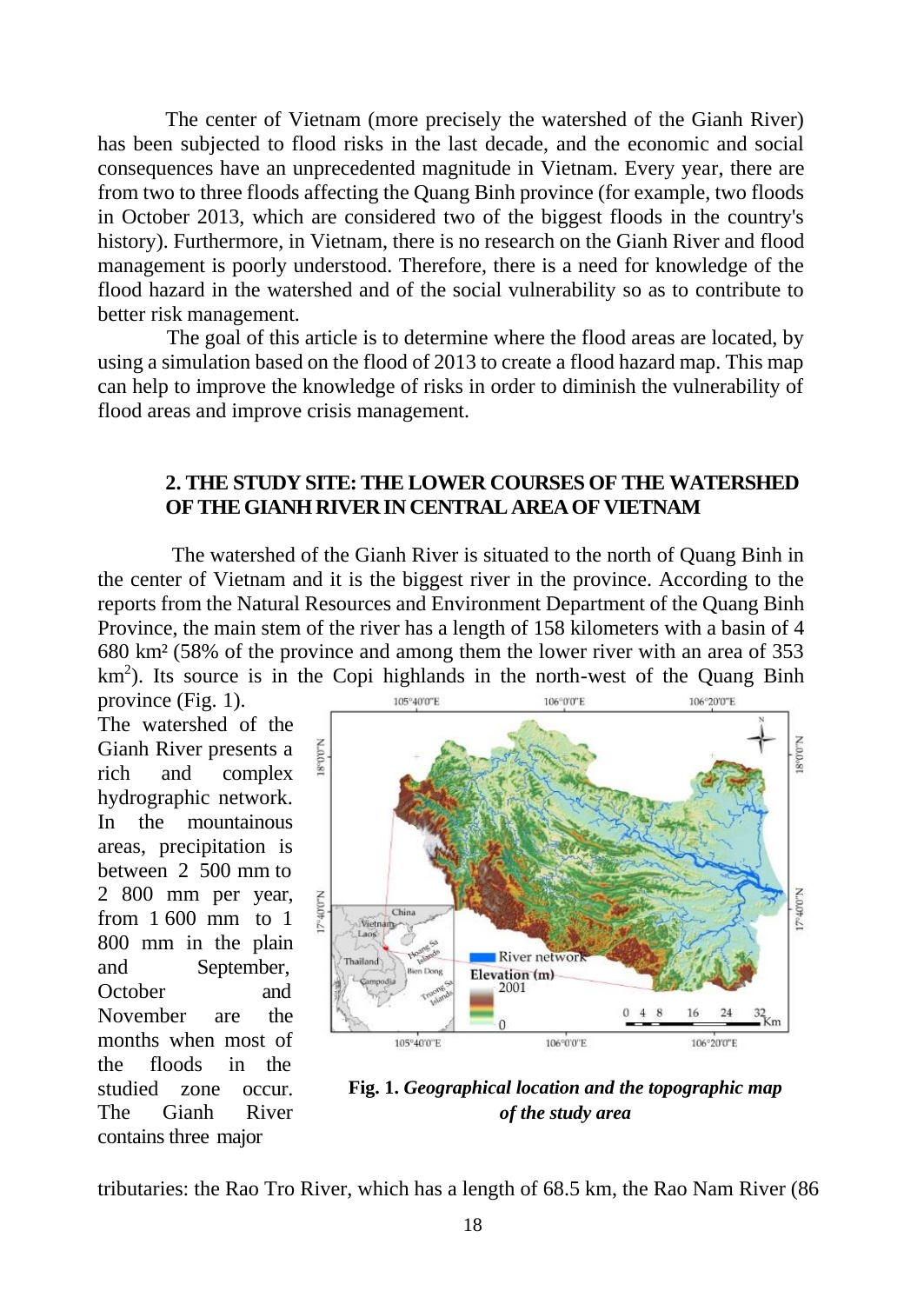km) and the Son River with 84 km. The total debit rises to more than four billion m<sup>3</sup>/year for the Gianh River and nine billion m<sup>3</sup>/year in the watershed.

The watershed topography of the Gianh River is very complicated. It presents three very distinct topographic forms: the mountain, the valley and the plain.

This mountainous area contains the Copi highlands to the west as well as the Truong Son highlands. The valleys have an altitude from 5 to 20 meters and the plains have an altitude from 0 to 4 meters (Atlas Vietnam, 2010). During the rainy season, this area is always confronted by the flood phenomenon due to the overflow of Gianh River. Furthermore, upstream of the Gianh River, the slope flow is more significant (more than 6%) on the two-thirds of the length of the River, then diminishes in the delta. However, the slope flow is less significant downstream (less than 2%) so during the flood, the flowing speed islower.

The rich hydrographic network and the topography are aggravating factors of the risk of flood in the watershed (Stéphanie. D, 2010). The use of hydrodynamic modeling is necessary in order to know the flood hazard.

## **3. DATABASE AND WORK METHOD**

#### **3.1. The database**

The topography data: In this research, DTM is created using 10m of contour line. DTM is processed through ArcInfo and ArcView. This processed topographic data is provided as an input to hydrodynamic model MIKE 21 to determine the flood plain (Ahmad, 1999). The cross sections were issued from the Natural Resources and Environment Department of the Quang Binh Province: 20 cross sections on the Gianh River, 10 on the Son River, 4 on the Rao Nan River and 6 on the Rao Tro River. They are used in the one-dimensional model MIKE 11.

The hydrologic data was obtained from the Ministry of Natural Resources and Environment in the 8 hydrometric stations (Tan My, Ba Don, Phuong Lap, Tan Lam, Mai Hoa, Rao Nam, Dong Tam and Tuyen Hoa). Only 2 stations (Dong Tam and Tan Lam) measured the flow. In fact, we only have the flow data on the Gianh River from the Dong Tam station from 1960 to 1980; and the Rao Tro River from the Tan Lam station from 1970 to 1980. Based on the rainfall data from the hydrometric stations, using GIS, we can calculate the rainfall of the floodplain on the Gianh River and using the rainfall and evaporation data, and we can calculate the flow using the hydrologic model "MIKE NAM" in order to use them as boundary conditions in the one- dimensional model of MIKE 11. The flows at the Dong Tam station on the Gianh River from 1960 to 1980 and at the Tan Lam station from 1972 to 1980 on the Rao Tro River are used to validate this model. Furthermore, using this model, we can reconstruct the data of the flow at each station to accommodate our research.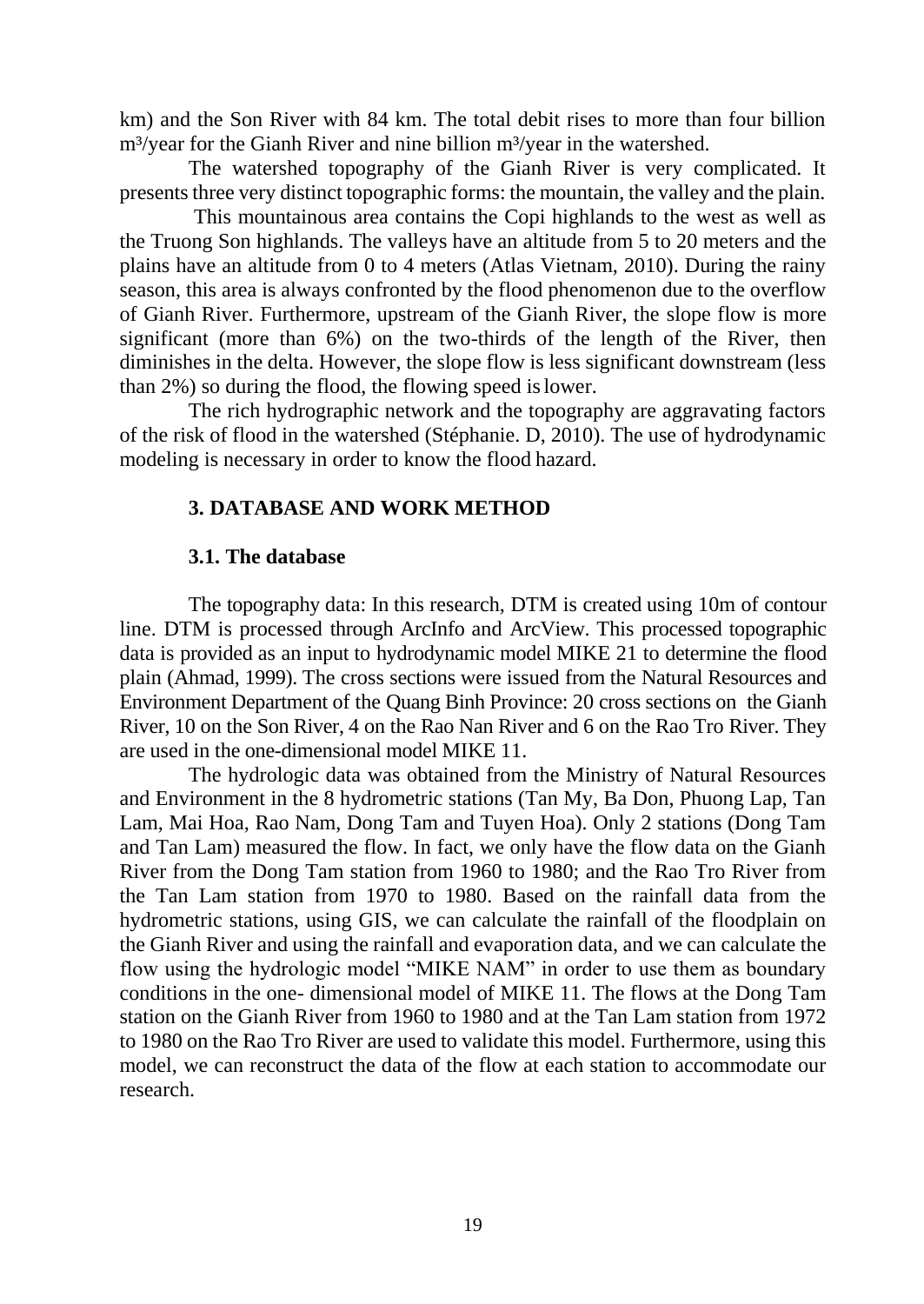#### **3.2. The hydraulic modelling under Mike Flood**

Application of 1D modelling: the hydrological networks in the Gianh River watershed are described in a hydraulic diagram which includes the Gianh River with 20 cross sections, the Tro Rao River with 6 cross sections, the Rao Nan River with 4 cross sections and the Son River with its 10 cross sections.

Application of 2D modelling: The limit of the flood plain is determined by the topography map associated with the documents on the historic flood, in order to cover the entire flood plain. The topography data is processed through ArcInfo and ArcView.

The topographic data is provided as an input to the hydrodynamic model Mike 21 (Ahmad, 1999). The boundary conditions are fully taken into account by the 1D model.

Coupling the 1D and 2D models**:** MIKE FLOOD is used to couple the 1D and 2D models. According to the reports from DHI in 2015, coupling these two models allows us to use the best qualities of each, avoiding or reducing the disadvantages encountered using them separately, and MIKE FLOOD offers the opportunity:

- To represent the runoff in the minor river bed by a 1D model perfectly suited to topographic cross sections type of data;
- To represent the overflow of the minor river bed to the flood plain by lateral links
- To represent the runoff in the flood plain in a 2D model by providing a detailed description of the fields of speeds and flooding heights;
- To generate mapping directly under a GIS.

Validation of the model on the flood in 2013: The water levels measured at Mai Hoa and Ba Don from the typhoons Wutip and Nari are very important in comparing the calculated water level and the observed water level to validate the model. In this model, the coefficient NASH is 0.759 in comparing to Mai Hoa hydrometric station.

Moreover the model was calibrated and verified using field control data (on the flood heights measurements), and through the interviews with the community and with the local councillors (140 measuring point and interviers) from a realistic program in 2015. The highest level of the flood calculated in the model matches the measurement and interviewed data. Also, according to the data interviewed from the community, counsellors and reports from Quang Binh Province's Center of Flood, Storm Control and Rescue, in October 2013, there were 2 floods resulting from the Wutip and Nari typhoons.

In consequence, regarding the compared data above, we can validate the model.

## **4. RESULTS**

## **4.1 Water level**

On 30<sup>th</sup> September and 16<sup>th</sup> October 2013, the typhoons Wutip and Nari accompanied by huge rainfall in the province caused a terrible flood on the Gianh River and Quang Binh Province. This disaster caused 15 deaths and 250 million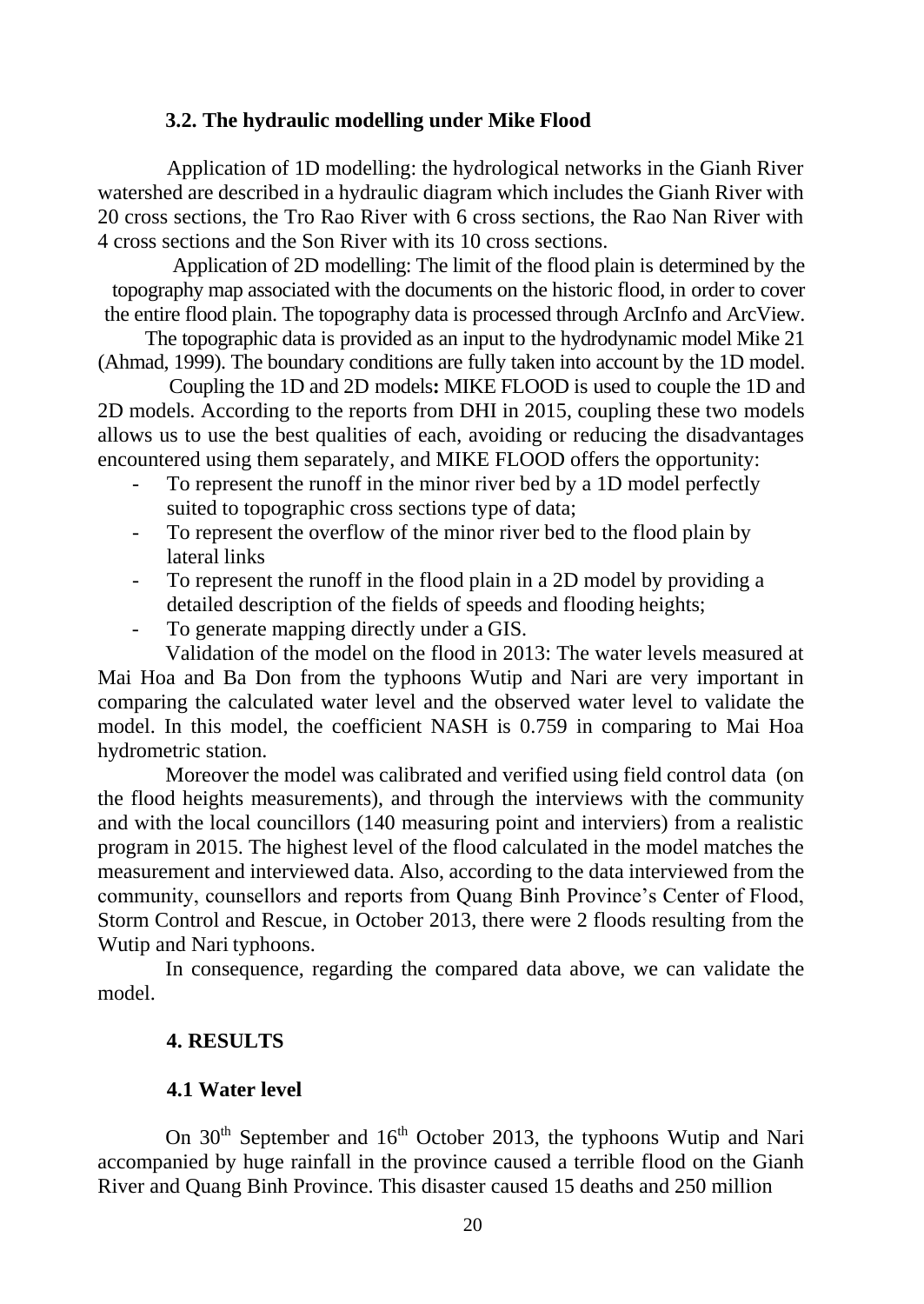euros of damages. They were considered the two worst typhoons ever in the Province. The water on the Gianh River flooded the watershed community. According to the model's result:



**Fig. 2.** *The Water level at Mai Hoa station*



**Fig. 3.** *The Water level at Ba Don Station*

At Mai Hoa station, there were 2 peaks caused by typhoon Wutip and Nari. According to the peak's model, the flood's peak occurred at around 16 o'clock on  $16<sup>th</sup>$ October 2013 due to typhoon Nari. The water level calculated at Mai Hoa station (on the upstream) was 9 m (Fig. 2).

On the downstream, at Ba Don station rain started in the morning of  $30<sup>th</sup>$ morning of September with over  $250$ mm/ day during<br>Wutin on  $15^{th}$ Wutip, on October with 200mm/day, and went up to 550mm/day during typhoon Nari. The flood's peak was calculated at 3.7m at around 21 o'clock on  $16^{th}$  (Fig. 3).

Due to this geographic location, the watershed of the Gianh River is always affected by hurricanes and floods. It results in a lot of human and materiel losses. Furthermore, the data from the Natural Resources and Environment Department of Quang Binh Province shows that since 2005, the number of typhoons in Quang Binh has been rising (Fig. 4).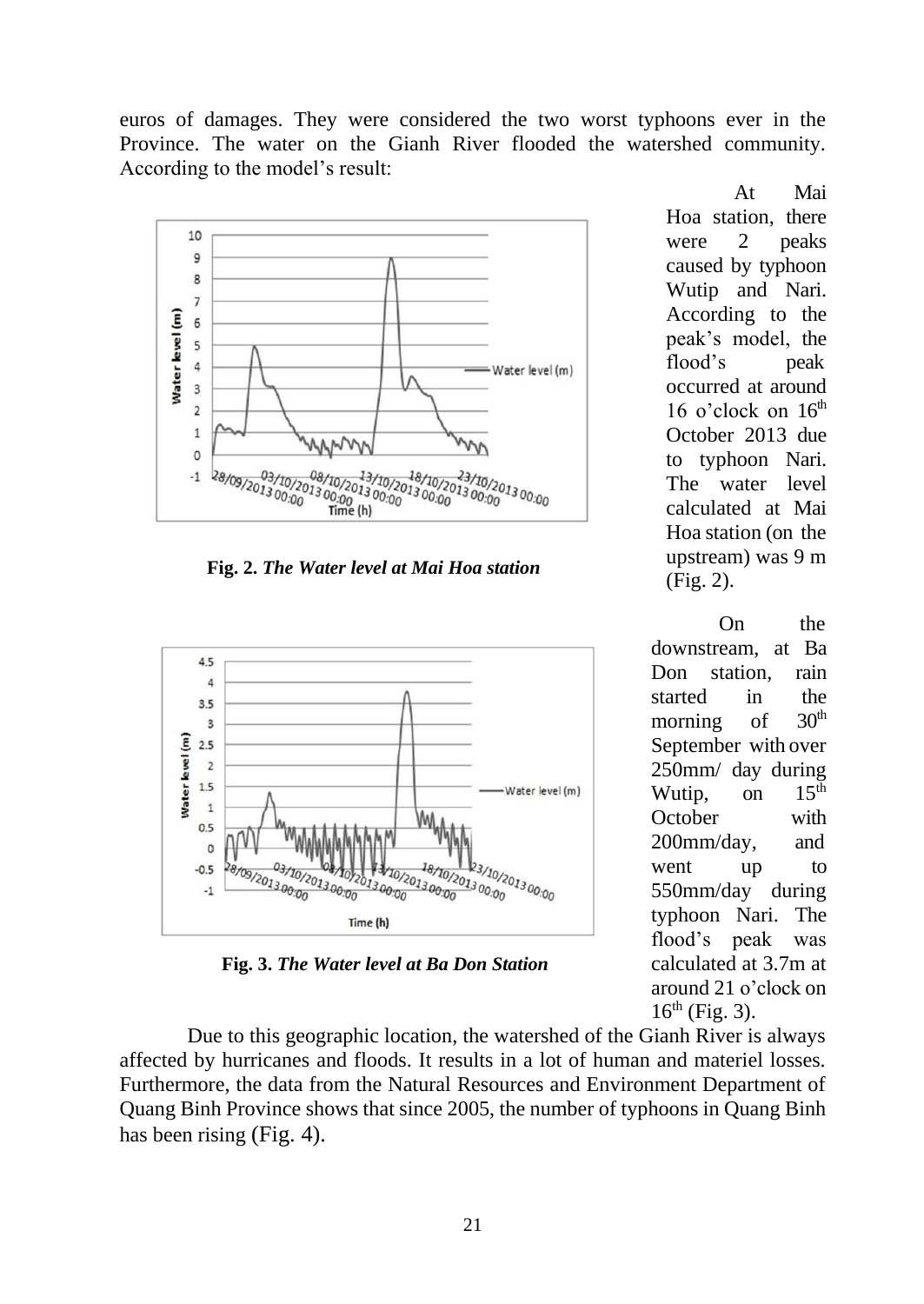

**Fig. 4.** *The number of typhoon in the Quang Binh from 1970 to 2013*

# **4.2. Flood hazard**

Based on this model, we can calculate the flow velocity and flood level in the floodplain.



**Fig. 5.** *The depth of flooding and flow velocity on the upstream of the Gianh river to Nari typhoon in 2013 (Huu Duy, 2015)*



**Fig. 6.** *The depth of flooding and flow velocity on the downstream of the Gianh river to Nari typhoon in 2013 (Huu Duy, 2015)*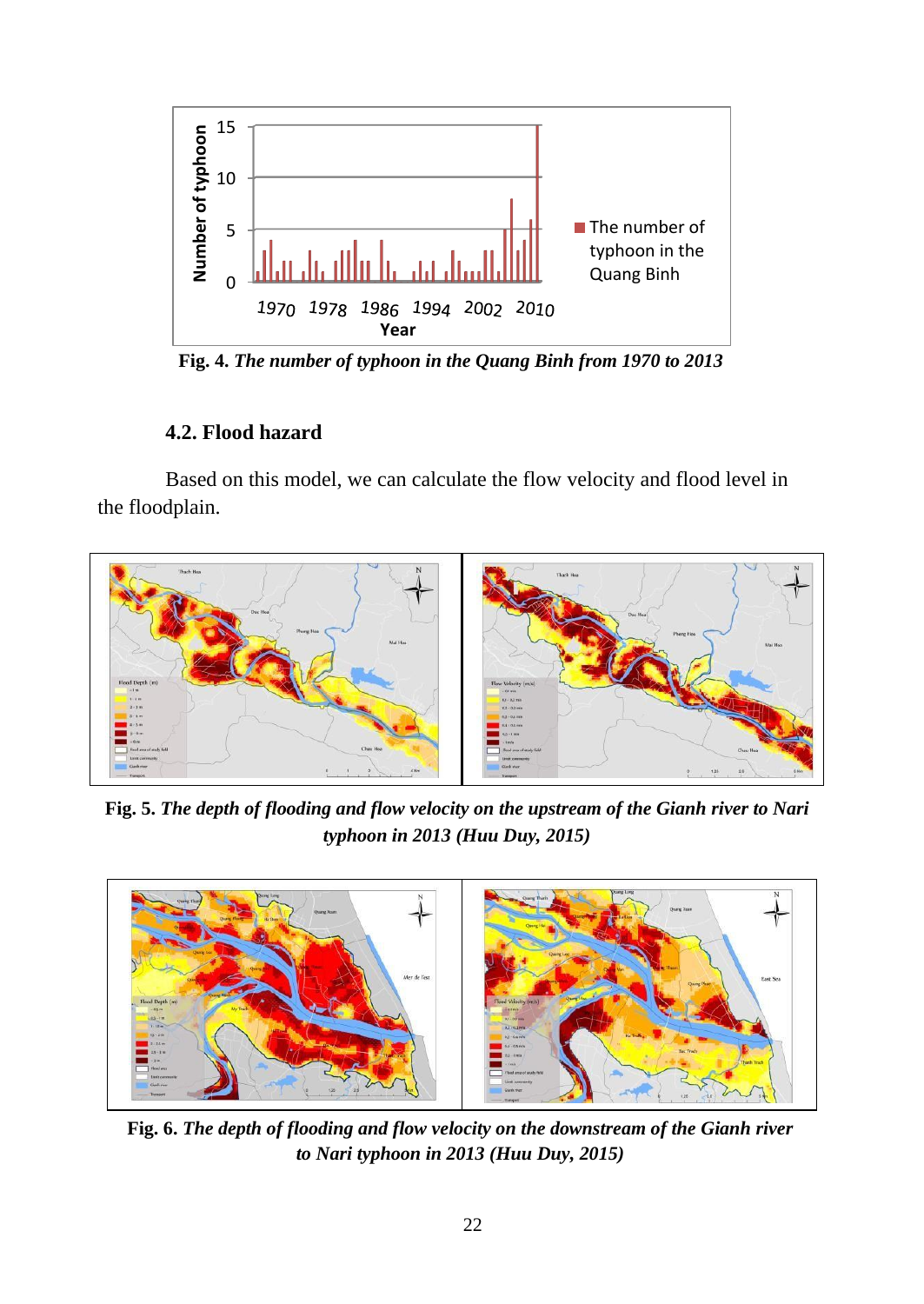Due to the complex topography and the rich hydrographic network, the flood was very large on the upstream: there was a place where it was recorded as 6m (at Thach Hoa, Duc Hoa anh Phong Hoa Community) and the other Community was flooded from 1 to 4m (Fig. 5). On the downstream, the depth of the flood was lower than on the upstream; the deepest place was 3,2m at Bac Trach, Ha Trach and My Trach Community and a large area on the downstream was flooded from 1 to 2,5m (Fig.6). According to the data from the interview which the Agriculture and Rural Development Department of Quang Binh Province, the Wutip and Nari hurricanes decreased Quang Binh's economical activities for four years. Fig 7 and 8, show the flood area of the seven Communities in the upstream and twenty-seven Communities in the downstream.



**Fig. 7.** *Flood area by each community in the upstream of the Gianh River from Nari typhoon in 2013*



**Fig. 8.** *The flood area of the Community in the downstream from the Nari typhoon in 2013*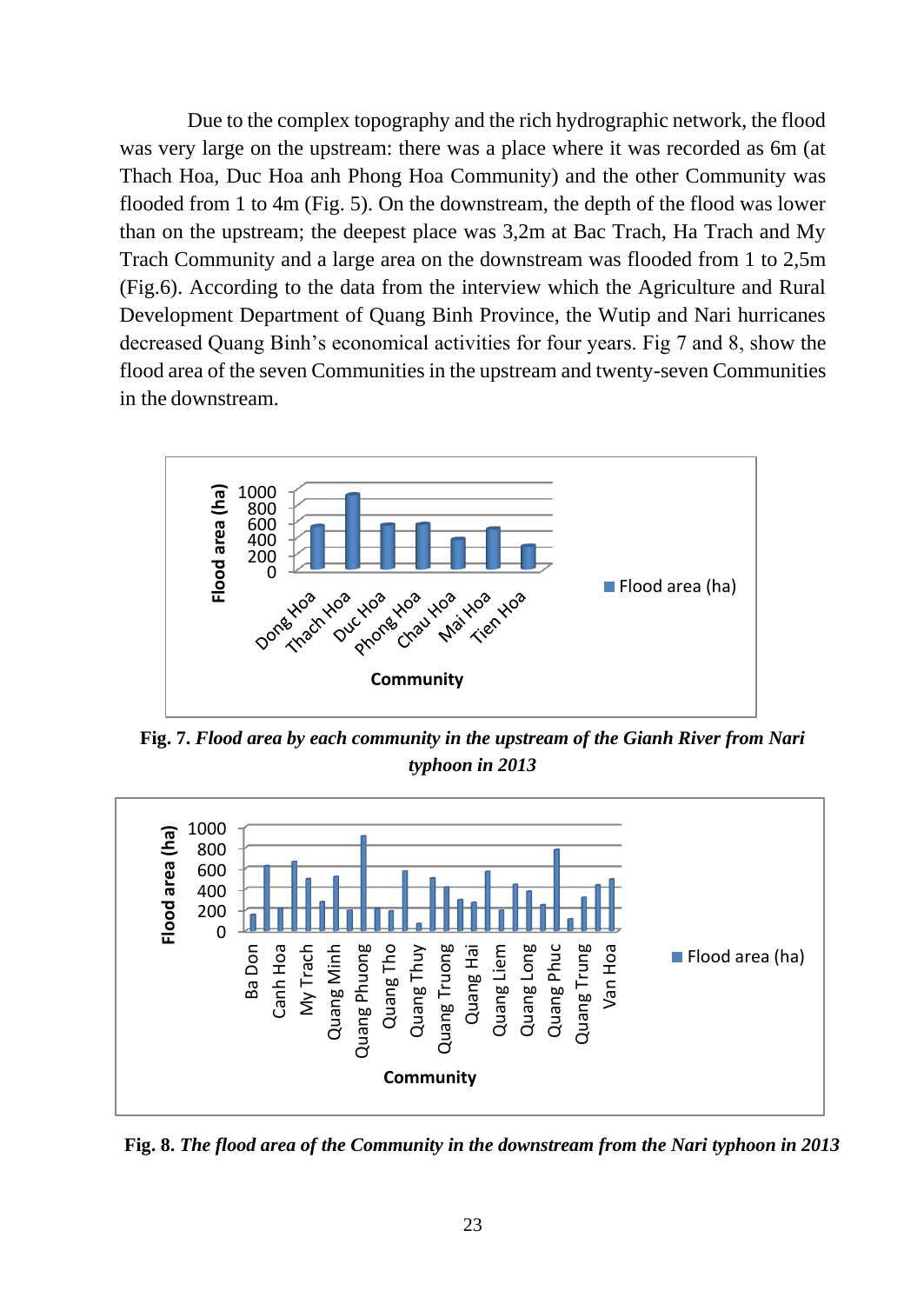To highlight the potential flooded areas, a map of the flood hazard was established to analyze the risk of floods in the watershed (Fig. 9).



**Fig. 9.** *Flood hazard in the downstream and upstream of the Gianh River from typhoon Nari in 2013*

|  | Table 1. Flood hazard in the watershed of the Gianh River from typhoon Nari in 2013 |  |
|--|-------------------------------------------------------------------------------------|--|
|--|-------------------------------------------------------------------------------------|--|

|           | Flood hazard area (ha) | $\frac{0}{0}$ |
|-----------|------------------------|---------------|
| Light     | 2281.91                | 15.32%        |
| Medium    | 4753.78                | 31.91%        |
| High      | 4586.89                | 30.79%        |
| very high | 1579.02                | 10.60%        |
| Extreme   | 1696.91                | 11.39%        |

#### **5. CONCLUSIONS**

In the past years, Mike Flood modeling has been developed to apply to the flood hazard. In the studied area, floods have caused the most human and material damage, which is more serious in a context where typhoons are more frequent since 2005.

A simulation of the flood phenomenon determines the floodplain during the flood in October 2013 and shows the characteristics of floods in the watershed. Because of the topography, water levels upstream are higher than downstream (over 6 m in the upstream against more than 3 m in the downstream). Floods constitute an extreme flood hazard for 11.39%, a very high for 10.60%, a high for 30.79%, and a medium for 31.91% and a light for 15.32% of the flood area.

It is an effective and necessary informational tool to help decision makers develop a floodplain by, for example, not starting new construction and not increasing the number of people in the high hazard zone in order to reduce vulnerability (Provence-Alpes-Côte d'Azur, 2010), as well as integrating the management of water resources for safety (Beilicci, E and Beillicci, R, 2014). In addition, we can also use the parameters of this model for other similar flooding.